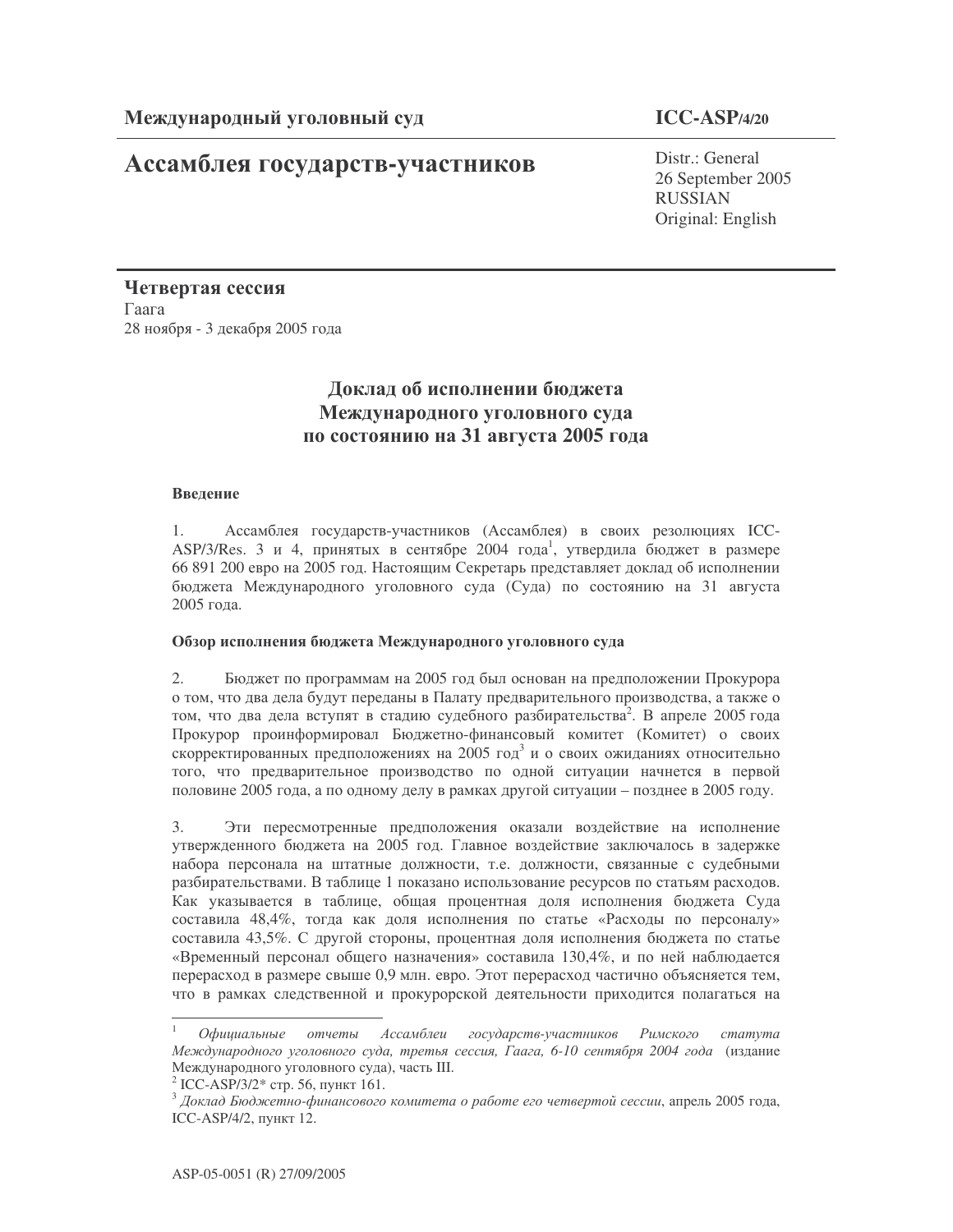временный персонал общего назначения, а частично набором временного персонала общего назначения для обеспечения безопасности здания Суда вместо заключения внешнего подряда с местной компанией. Возможно следует напомнить, что местная компания, обеспечивавшая физическую безопасность здания Суда, в конце 2004 года обанкротилась. В результате этого средства, зарезервированные для внешнего подряда, были перераспределены на временный персонал общего назначения, и большинство сотрудников охраны обанкротившегося поставщика услуг были приняты на работу в качестве временных сотрудников.

4. Свой вклад в полученную в результате цифру процентной доли исполнения бюджета в 48,4% внесло и постоянно растущее самосознание среди сотрудников Суда. Это отражается не только в усилиях по осуществлению закупок продукции наивысшего качества по экономически наиболее выгодным ценам, но и в коррективах, которые были внесены в запланированные расходы (например, по должностям) в соответствии с развитием деятельности Суда.

5. Дальнейшие подробности приводятся в таблице 1 ниже.

#### **1**

#### <u>Исполнение бюджета 2005 года: использование ресурсов по статьям расходов</u> (в тыс. евро)

|                                                              | Утвержденный<br>бюлжет на<br>2005 год <sup>4</sup> | Расходы по<br>состоянию на<br>31 августа<br>2005 года | Своболный от<br>обязательств остаток<br>по состоянию на<br>31 августа 2005 года | Доля исполнения<br>по состоянию на<br>31 августа<br>2005 года в<br>процентах |
|--------------------------------------------------------------|----------------------------------------------------|-------------------------------------------------------|---------------------------------------------------------------------------------|------------------------------------------------------------------------------|
|                                                              | [1]                                                | $\lceil 2 \rceil$                                     | $[1]$ - $[2]$ = $[3]$                                                           | [4]                                                                          |
| Судьи                                                        | 4 0 1 1                                            | 1933                                                  | 2078                                                                            | 48,2                                                                         |
| Итого по судьям                                              | 4011                                               | 1933                                                  | 2078                                                                            | 48,2                                                                         |
| Расходы по персоналу                                         | 33 694                                             | 14 6 69                                               | 19 025                                                                          | 43,5                                                                         |
| Временный<br>общего<br>персонал<br>назначения                | 2 8 4 9                                            | 3714                                                  | (865)                                                                           | 130,4                                                                        |
| Временный<br>персонал<br>ДЛЯ<br>обслуживания заседаний       | 1 3 6 7                                            | 107                                                   | 1 260                                                                           | 7,8                                                                          |
| Сверхурочные                                                 | 387                                                | 69                                                    | 318                                                                             | 17,8                                                                         |
| Консультанты                                                 | 537                                                | 139                                                   | 398                                                                             | 25,9                                                                         |
| Итого по сотрудникам                                         | 38 834                                             | 18698                                                 | 20 136                                                                          | 48,2                                                                         |
| Путевые расходы                                              | 2 5 7 2                                            | 1638                                                  | 934                                                                             | 63,7                                                                         |
| Представительские расходы                                    | 48                                                 | 24                                                    | 24                                                                              | 50,0                                                                         |
| Услуги по контрактам, включая<br>профессиональную подготовку | 10415                                              | 5 1 6 5                                               | 5 2 5 0                                                                         | 49,6                                                                         |
| Общие оперативные расходы                                    | 6 0 0 3                                            | 2659                                                  | 3 3 4 4                                                                         | 44,3                                                                         |
| Принадлежности и материалы                                   | 872                                                | 461                                                   | 411                                                                             | 52,9                                                                         |
| Мебель и оборудование                                        | 4 1 3 6                                            | 1764                                                  | 2 3 7 2                                                                         | 42,7                                                                         |
| Итого по статьям, не связанным<br>с сотрудниками             | 24 046                                             | 11711                                                 | 12 3 35                                                                         | 48,7                                                                         |
| Всего по МУС                                                 | 66 891                                             | 32 342                                                | 34 549                                                                          | 48,4                                                                         |

6. В таблице 2 и на рис. 1, которые приводятся ниже, показано исполнение бюджета по основным программам. Низкий показатель процентной доли исполнения по Основной программе IV, Секретариат АГУ, который наблюдается в настоящее

<sup>&</sup>lt;sup>4</sup> В утвержденном бюджете приняты во внимание коррективы в рамках Секретариата АГУ, произведенные для лучшего отражения бюджетных потребностей и решений Ассамблеи государств-участников.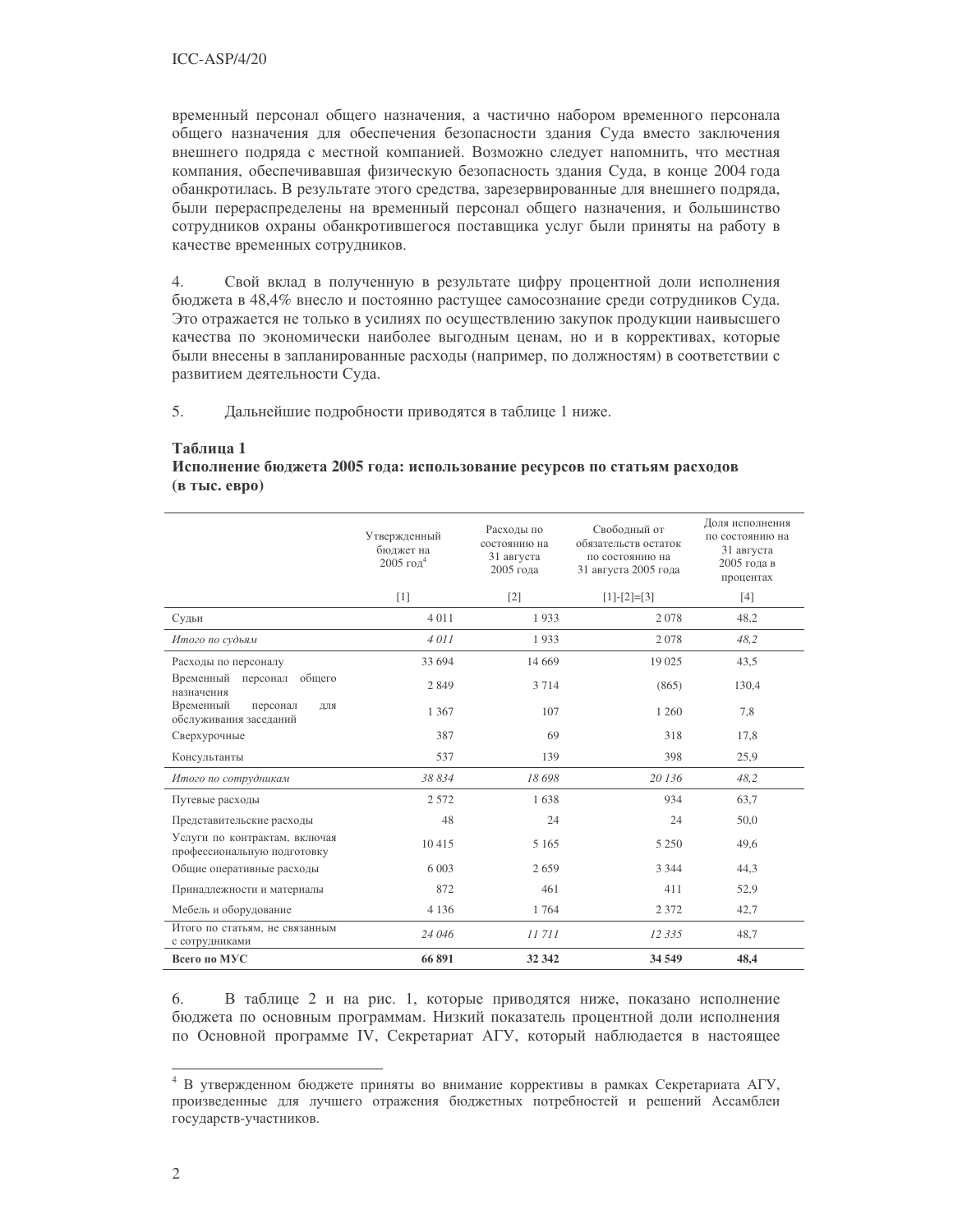время, в течение нескольких последующих месяцев улучшится, поскольку основные заседания происходят во второй половине года.

| Таблица 2                                                     |
|---------------------------------------------------------------|
| Исполнение бюджета за 2005 год: резюме по основным программам |
| $(B$ TbIC. $e$ B $p$ 0)                                       |

|                                                        | Утвержденный<br>бюджет на 2005 год | Расходы по состоянию<br>на 31 августа<br>2005 года | Свободный от<br>обязательств остаток<br>по состоянию на<br>31 августа 2005 года | Доля исполнения в<br>процентах по<br>состоянию на<br>31 августа 2005 года |
|--------------------------------------------------------|------------------------------------|----------------------------------------------------|---------------------------------------------------------------------------------|---------------------------------------------------------------------------|
|                                                        | $[1]$                              | $\lceil 2 \rceil$                                  | $[1]-[2]=[3]$                                                                   | $[4]$                                                                     |
| Основная программа I<br>Судебные органы                | 7 3 0 4                            | 3 3 5 7                                            | 3 9 4 7                                                                         | 46,0                                                                      |
| Основная программа II<br>Канцелярия Прокурора          | 17 022                             | 7610                                               | 9412                                                                            | 44,7                                                                      |
| Основная программа III<br>Секретариат Суда             | 37 312                             | 18 28 8                                            | 19 0 24                                                                         | 49,0                                                                      |
| Основная программа IV<br>Секретариат АГУ               | 3 1 8 8                            | 1 2 3 4                                            | 1954                                                                            | 38,7                                                                      |
| Основная программа V<br>Инвестиции в<br>помещения Суда | 2 0 6 5                            | 1853                                               | 212                                                                             | 89,7                                                                      |
| Всего по МУС                                           | 66 891                             | 32 342                                             | 34 549                                                                          | 48,4                                                                      |

Рис. 1. Сравнение расходов и свободного от обязательств остатка по основным программам по состоянию на 31 августа 2005 года (в тыс. евро)



7. Средства Фонда для покрытия непредвиденных расходов остаются на утвержденном уровне. Было принято решение о финансировании непредвиденных расходов, таких как расходы на отделения на местах, за счет использования сэкономленных по другим областям средств (например, на аренду тюремных камер), в результате чего было обеспечено, чтобы не возникало потребностей в отношении доступа к средствам Фонда для покрытия непредвиденных расходов.

#### Обзор использования ресурсов для деятельности, связанной с ситуациями

8. Суд создал отделения на местах в связи с делом по Дарфуру, в Демократической Республике Конго и в Уганде. Эти отделения на местах не были